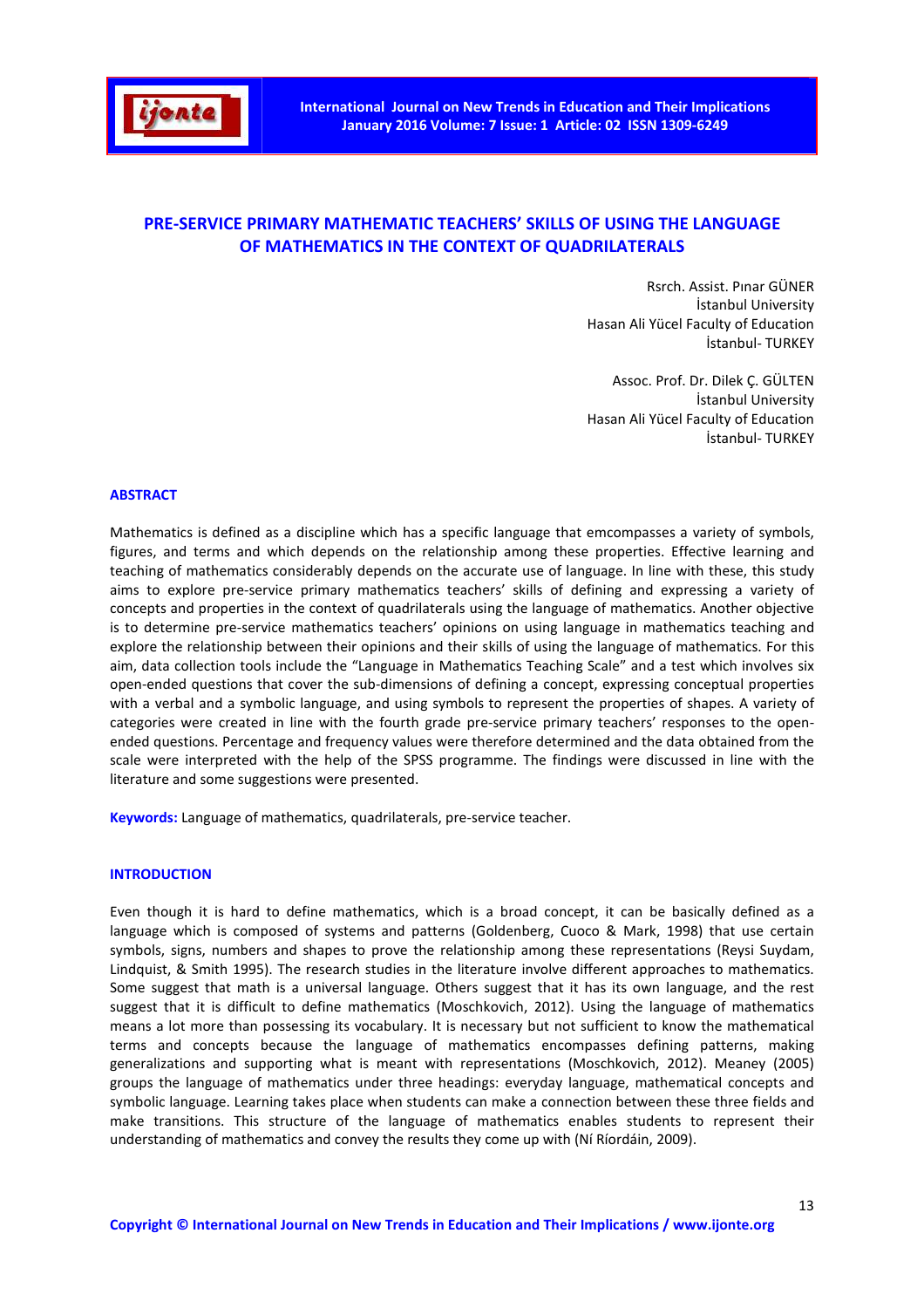

Although mathematics is a widely-used instrument in the daily life, school is the place where one encounters the use of language in mathematics in the broadest sense (Başaran,1998). Students have to learn the language of mathematics in order to work on the problems, organize their thoughts relying on a particular structure and express them in a clear and comprehensive way, understand their own and others' mathematical thinking and problem solving processes, and gain flexibility in their skills to interpret and express their thoughts (National Council of Teachers of Mathematics, 2000). Many researchers argue that it is essential for students to use the language of mathematics because those who can use it effectively, in other words, who can read, write and comprehend the mathematics contents, can understand mathematics better and achieve in this discipline (Buchanan, 2007). The best way for students to learn mathematics is to use it. Understanding the language of mathematics enables students to develop their skills of internalizing newly introduced concepts, thinking over and discussing them (Chard, 2003). In addition to this, the language of mathematics is also important for students to attach meanings to the newly introduced mathematical concepts and interpret the differences among them.

Success in mathematics teaching is directly linked to the accurate use of the language of mathematics (Ferrari-Luigi, 2004; Pimm, 1987). Therefore, it is necessary to pay attention to several properties (level suitability, accurateness, ability to represent concepts, usage etc.) of the language in a classroom environment (Bali-Çalıkoğlu, 2002). The way of understanding mathematics is closely linked to expressing mathematical concepts accurately and using mathematical terms properly (Buchanan, 2007). A teacher should pay attention to their language of mathematics so as not to cause misinterpretations in students and also take into account the language of students. Therefore, the students have the opportunity to fix their errors (if any) while using the language of mathematics and develop their skills. At this point, while Glasersfeld (1995) argues that the interaction between the teacher and the student is important, Gökkurt, Soylu, Gökkurt (2012) argue that teachers need to transfer the way they understand mathematical concepts, express their definitions, explain their analyses, and ensure that the students have an opportunity to comment on the mathematical topics they have learned. Because when students describe what they think and do, it will enable both the student himself and the teacher to assess the students in terms of mathematical understanding (Doğan & Güner, 2012). As mathematics progresses cumulatively, the language of mathematics used in this process prospers. For this reason, innacurate and faulty usages during the formation of the basis of the language of mathematics starting from the pimary level education would cause the students to carry this incorrect language into future. In this context, the language of mathematics a teacher uses at the primary to secondary level interfaces is quite important (Aydın &Yeşilyurt, 2007). A teacher has great influence on enabling students to use the accurate language of mathematics (Raiker, 2002). Teachers' knowledge is mostly formed and shaped during their education period in faculties of education (Bozkurt & Koç, 2012). Therefore, it is important to study pre-service teachers' skills of using the language of mathematics accurately and to detect their errors.

Çakmak, Bekdemir and Baş (2014) emphasize the importance of using verbal and symbolic languages, which are a part of the language of mathematics, in the classroom and showing the connections between them clearly. This would make it easy for students to understand the transition between these languages. The studies conducted prove that students have difficulty expressing the concepts with a verbal and symbolic language (Capraro & Joffrion, 2006), and fail to use the mathematical area language (Doğan & Güner, 2012; Yeşildere, 2007). In addition to this, many teachers use the language of mathematics carelessly, represent a mathematical concept with a different concept that is not corresponding such as expressing the term of amount with the term of number and confuse mathematical terms (Haylock & Thangata, 2007). The fact that students and teachers have good skills of using the language of mathematics would make it easy for teachers to see better student profiles (Larson, 2007) and increase both the teachers' and students' success.

The studies on the language use in mathematics prove that students generally face challenges in transferring mathematical situations and thoughts into the language of mathematics (Dur, 2010; Korhonen, Linnanmäki & Aunio, 2011; Rudd, Lambert, Satterwhite & Zaier 2008; Woods, 2009). Gür (2006) suggests that pre-service teachers make incorrect definitions. Orton and Frobisher (1996) suggest mathematical meaning attributed to a concept depends on a person and there is a risk of expressing a mathematical concept incorrectly based on the attributed meaning. Otterburn and Nicholson (1976) argue that even though students are familiar with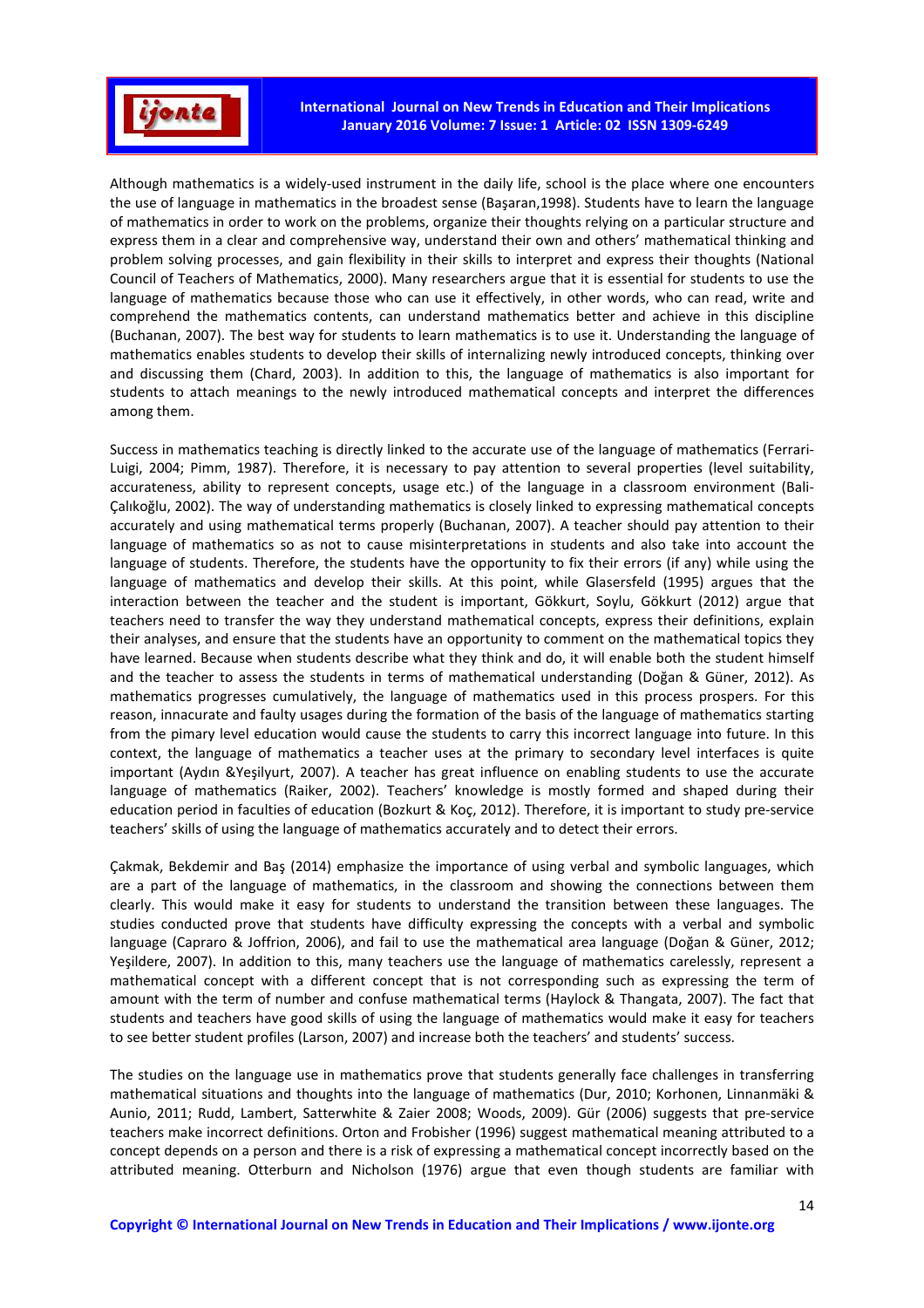

mathematical terms, they have difficulty in expressing and internalizing them. In addition to this, several research studies were conducted in this field to explore the significance of the language of mathematics (Barwell, Leung, Morgan, & Street, 2005; Forman & van Oers, 1998; Hoyles & Forman, 1995; Monaghan, 1999; Sfard, 2000; Sfard & Kieran, 2001). However, it is observed that there is little research available in Turkey when the number of studies in the other countries is considered (Aydın & Yeşilyurt, 2007; Çakmak vd, 2014; Çalıkoğlu-Bali, 2003; Doğan & Güner, 2012; Göktürk, Soylu & Örnek, 2013).

Using the language of mathematics in geometry is extremely important (Toptaş, 2015) since geometry, which is a part of mathematics, is a basic skill and is necessary for communication both in the daily life and classroom environment (Sherard, 1981). At this point, a teacher's job is to pay attention to the accurateness of the language of mathematics and appropriateness to the student's level. Explaining the generalization "Square is also a rectangle" to the students before a certain level leads to a confusion in students. Giving this information to students after they construct the necessary background would make the concept more meaningful to them (Baykul, 2000; van Hiele, 1986). Geometry has three dimensions: shapes representing the concepts, definitions, and the properties. In other words, a visual image that represents a geometric concept has a definition that helps make sense of the various properties and concepts and differentiate between them (Türnüklü, Alaylı & Akkaş, 2013). The studies conducted focus on the way pre-service teachers define some geometric concepts and the language of mathematics. The results suggest that pre-service teachers fail to use the language of mathematics and define geometric concepts (Çetin & Dane, 2004; Dane, 2008; Kuzniak & Rauscher, 2007; Pickreign, 2007; Sandt & Nieuwoudt, 2003). Researchers suggest conducting similar studies on different geometric concepts and collecting detailed information for the aim of identifying the pre-service teachers' strengths and weaknesses and take precautions against them. The way of increasing students' success in geometry is parallel to the quality of mathematics and geometry education at primary level education (Pusey, 2003). The data to be collected from the steps of drawing and defining a geometric shape, explaining its properties, and exemplifying them would be guiding for understanding a teacher's proficiency (Çakmak, Konyalıoğlu & Işık, 2014). In addition to this, most of the research studies have been conducted with pre-school students, first level primary school students and pre-service teachers and not enough studies have been conducted with pre-service second level primary school teachers (Türnüklü et al, 2013). Accordingly, this study aims to identify the way primary pre-service teachers define the types of quadrilaterals, analyze the shapes they draw, examine the language of mathematics they use to express geometric concepts and properties, and to present the relationship between the pre-service teachers' views on the language of mathematics and their skills of using the language of mathematics. Thereby, the research questions that guide this study are as follows:

- 1. What are the pre-service primary mathematics teachers' skills of using the language of mathematics in the context of quadrilaterals?
- 2. What are the pre-service primary mathematics teachers' views on using language in mathematics teaching?

## **METHOD**

### **Research Model**

The research was designed in survey (descriptive-survey) model since it aims to investigate the current situation regarding pre-service primary mathematics teachers' skills of using the language of mathematics in the context of quadrilaterals.

#### **Study Group**

The research was conducted with 50 pre-service teachers in the 4th grade studying primary mathematics education at a state university located in a city in the north-west of Turkey during the academic year 2015- 2016. This study group was formed on a volunteer basis due to the fact that senior students have taken most of the mathematics education courses and have the necessary background.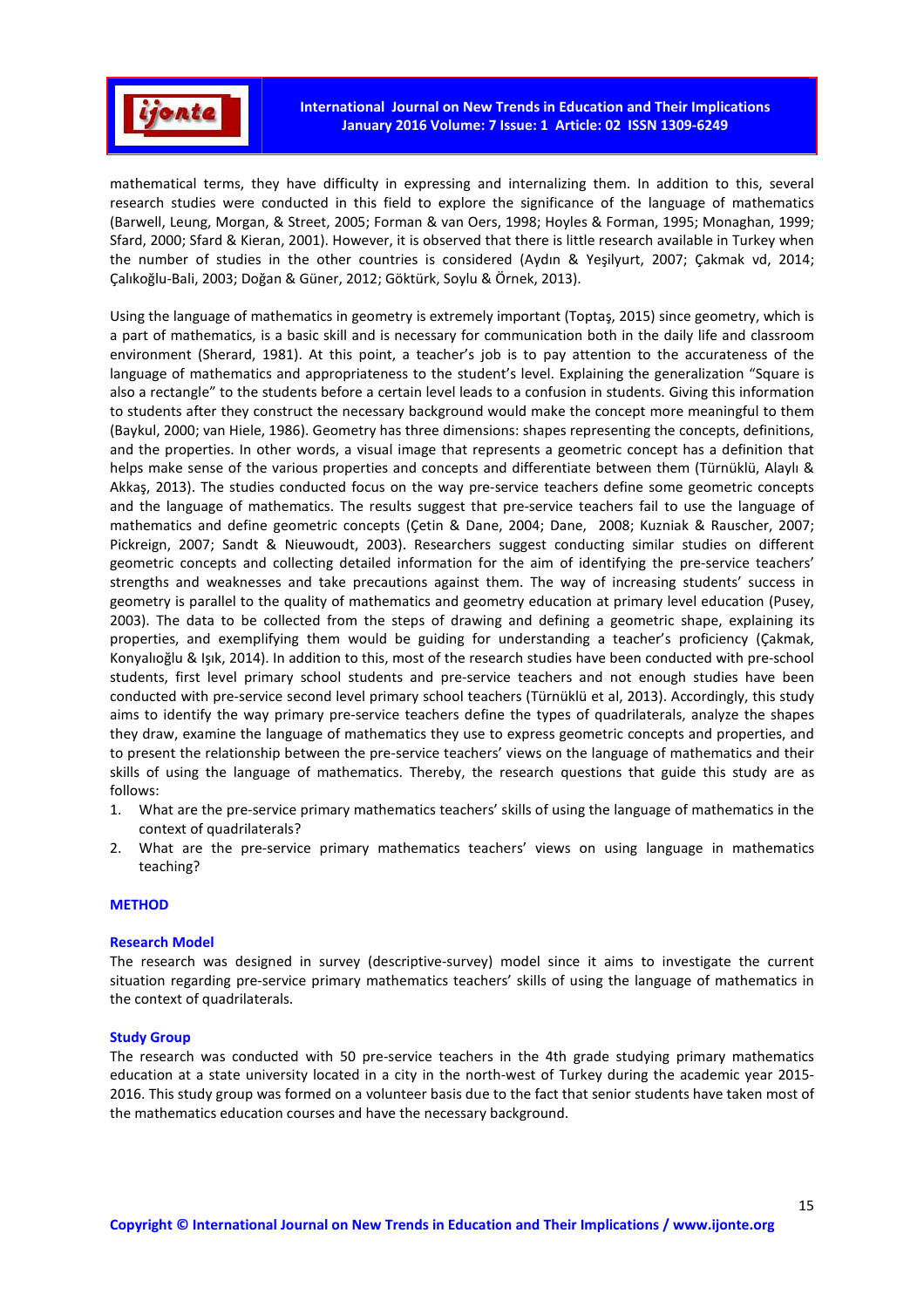

## **Data Collection**

The data were collected using a test which consists of 6 open-ended questions related to defining quadrilateral types, expressing conceptual properties with a verbal and symbolic language, and representing these attributes by drawing shapes in an effort to explore the pre-service teachers' skills of using the language of mathematics. The participants were asked to make a definition regarding the concepts of square, rectangle, parallelogram, rhombus, trapezium, and kite (deltoid), write their features verballly, express them symbolically and represent these properties by drawing their shapes. The test questions were prepared with the help of the studies on geometric concepts in the literature and kept in a similar nature.

The "Language in Mathematics Teaching Scale" developed by Bali-Çalıkoğlu (2002) was used to identify preservice teachers' views of using the language of mathematics. This scale is designed in a five-point Likert type and the answer possibilities range between "I do not agree at all" and "I strongly agree". The reliability coefficient of the scale is 0.82. It is composed of four factors which are "written expression and written assigments", "symbolic expression", "problem formation", and "verbal expression".

## **Data Analysis**

An SPSS statistical package program was used for the analysis of the data obtained from the "Language in Mathematics Teaching Scale", which was used to identify pre-service teachers' views of using the language of mathematics. The findings were interpreted and the significance level was taken as p=.05. The responses given were labelled as 5- I strongly agree, 4- I agree, 3- I am not sure, 2- I do not agree, 1- I do not agree at all. The negative statements were inverted and included in the analysis. Arithmetic mean, standard deviation value, frequency and percentage values were calculated. The Cronbach's alpha coefficient was calculated as 0.89. The arithmetic means were interpreted as follows: 18-32.4 corresponds to "I do not agree at all", 32.4-46.8 corresponds to "I do not agree", 46.8-61.2 corresponds to "I am not sure", 61.2-75.6 corresponds to "I agree" and 75.6-90 corresponds to "I strongly agree".

The responses given to 6 open-ended questions prepared in relation to investigating pre-service teachers' skills of using the language of mathematics in the context of quadrilaterals were analyzed through content analysis method. Content analysis is a method which makes it possible to analyze, understand, organize, define and interpret the verbal and written data systematically and objectively (Sommer & Sommer, 1991). Accordingly, each teacher's responses were studied detailedly, various categories were formed, concepts included in the categories were defined and interpreted (Patton, 2002). Some research studies in the literature (Fujita, 2012; Türnüklü, Gündoğdu-Alaylı & Akkaş, 2013; Erşen & Karakuş, 2013) were made use of to form categories in order to make the data analysis more easily and the evaluation criteria were identified and used. The data were labeled separately by two researchers and the percentage of conformity was found to be %89. Researchers reached a consensus after a meeting and matched the responses and categories. Percentage and frequency values corresponding to each category and response were presented in a table. In this way the data were analyzed and the categories were made reliable.

Categories in relation to describing the quadrilateral properties using verbal and symbolic language together were formed in order to interpret pre-service teachers' skills of using the language of mathematics quantitatively. Six categories were merged into four categories. Therefore, the responses given to open-ended questions by the pre-service teachers were rated as follows: each statement in the category of "Correct Verbal Expression-Correct Symbolic Representation" was rated 3 points, the categories of "Correct Verbal Expression-Missing Symbolic Representation" and "Missing Verbal Expression-Correct Symbolic Representation" were merged and each statement in these categories was rated 2 points, "Correct Verbal Expression-Incorrect Symbolic Representation" and "Incorrect Verbal Expression-Correct Symbolic Representation" were merged into one and each statement was rated 1 point, the statements in the category of "Incorrect Verbal Expression-Incorrect Symbolic Representation" was labeled 0. It was agreed that those who got the score of 42-54 in the responses ranked as 0-3 used the language of mathematics both verbally and symbolically. Those who got the score of 30-42 used either of the verbal or symbolic languages. Those who got the score of 18-30 used either of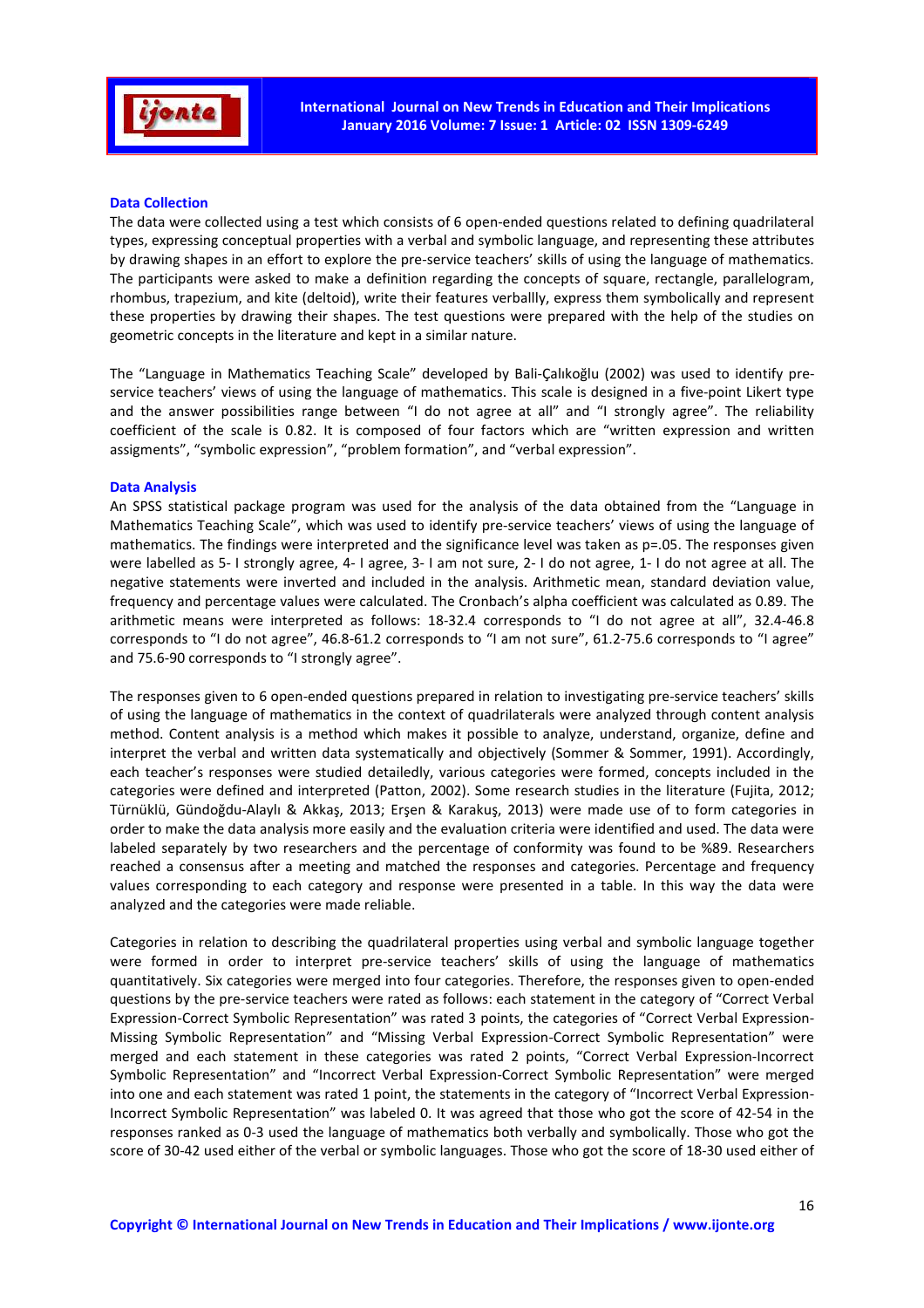

the verbal or symbolic language well and incorrectly used the other one. Those who got the score of 6-18 used the language of mathematics both verbally and symbolically incorrectly.

|                                                                                                                                                                                                              | Square                                                                                                                                                                                                                                                     | Rectangle                                                                                                                                                                                                                                                  | Parallelogram                                                                                                                                                                                                                                                                                         | Rhombus                                                                                                                                                                                                                                                                               | Trapezium                                                                                                                                                                                                                                                                                 | Deltoid                                                                                                                                                                                                                                                               |
|--------------------------------------------------------------------------------------------------------------------------------------------------------------------------------------------------------------|------------------------------------------------------------------------------------------------------------------------------------------------------------------------------------------------------------------------------------------------------------|------------------------------------------------------------------------------------------------------------------------------------------------------------------------------------------------------------------------------------------------------------|-------------------------------------------------------------------------------------------------------------------------------------------------------------------------------------------------------------------------------------------------------------------------------------------------------|---------------------------------------------------------------------------------------------------------------------------------------------------------------------------------------------------------------------------------------------------------------------------------------|-------------------------------------------------------------------------------------------------------------------------------------------------------------------------------------------------------------------------------------------------------------------------------------------|-----------------------------------------------------------------------------------------------------------------------------------------------------------------------------------------------------------------------------------------------------------------------|
| Criteria                                                                                                                                                                                                     |                                                                                                                                                                                                                                                            |                                                                                                                                                                                                                                                            |                                                                                                                                                                                                                                                                                                       |                                                                                                                                                                                                                                                                                       |                                                                                                                                                                                                                                                                                           |                                                                                                                                                                                                                                                                       |
| Criteria of<br>Describing<br>Quadrilaterals                                                                                                                                                                  | All sides<br>have equal<br>length and<br>all interior<br>angles are<br>right<br>angles<br>$(90^{\circ}).$                                                                                                                                                  | Opposite<br>sides are<br>of equal<br>length and<br>all interior<br>angles are<br>right<br>angles<br>$(90^{\circ}).$                                                                                                                                        | Opposite sides<br>are parallel<br>and of equal<br>length                                                                                                                                                                                                                                              | Opposite sides<br>are parallel<br>and all sides<br>have equal<br>length                                                                                                                                                                                                               | The upper<br>and lower<br>sides are<br>parallel                                                                                                                                                                                                                                           | Formed by<br>two<br>isosceles<br>triangles<br>with<br>congruent<br>bases                                                                                                                                                                                              |
| Criteria of<br>Drawing<br>Quadrilaterals<br>and Displaying<br>Properties by<br>Symbols                                                                                                                       | At least<br>three<br>corner<br>angles are<br>right<br>angles<br>$(90^{\circ}).$<br>Drawing a<br>four-sided<br>closed<br>shape with<br>all sides of<br>equal<br>length and<br>using<br>notations                                                            | At least<br>three<br>corner<br>angles are<br>right<br>angles<br>$(90^{\circ}).$<br>Drawing a<br>four-sided<br>closed<br>shape with<br>equal<br>opposite<br>sides and<br>using<br>notations                                                                 | Drawing a<br>four-sided<br>closed shape<br>with opposite<br>sides parallel<br>and of equal<br>length and<br>using<br>notations                                                                                                                                                                        | Drawing a<br>four-sided<br>closed shape<br>with opposite<br>sides parallel<br>and all sides<br>of equal<br>length and<br>using<br>notations                                                                                                                                           | Drawing a<br>four-sided<br>closed shape<br>with upper<br>and lower<br>bases<br>parallel and<br>using<br>notations                                                                                                                                                                         | Drawing a<br>four-sided<br>closed shape<br>formed by<br>two<br>isosceles<br>triangles<br>with<br>congruent<br>bases and<br>using<br>notations                                                                                                                         |
| Criteria of<br><b>Explaining the</b><br>Properties of<br>Quadrilaterals<br>Verbally<br>&<br>Criteria of<br>Expressing the<br>Properties of<br>Quadrilaterals<br>Symbolically<br>Through the<br>Figures Drawn | Specifying<br>properties<br>such as<br>"sides are<br>of equal<br>length",<br>"all angles<br>are right<br>angles"<br>$(90^{\circ})$ ,<br>"opposite<br>sides are<br>parallel",<br>"diagonals<br>are of<br>equal<br>length"<br>and<br>"diagonals<br>intersect | Specifying<br>properties<br>such as<br>"opposite<br>sides are<br>of equal<br>length",<br>"all angles<br>are right<br>angles"<br>$(90^{\circ})$ ,<br>"opposite<br>sides are<br>parallel",<br>"diagonals<br>are of<br>equal<br>length",<br>and<br>"diagonals | Specifying<br>properties<br>such as<br>"opposite<br>sides are<br>parallel and of<br>equal length",<br>"opposite<br>angles are<br>equal",<br>"diagonals<br>bisect each<br>other", and<br>"the angles on<br>either end of<br>each side are<br>supplement<br>angles" with<br>appropriate<br>mathematical | Specifying<br>properties<br>such as<br>"opposite<br>sides are<br>parallel", "all<br>sides are of<br>equal length",<br>"diagonals<br>intersect<br>vertically",<br>"the angles in<br>the corner<br>where<br>diagonals<br>unite are<br>bisectors"<br>with<br>appropriate<br>mathematical | Specifying<br>properties<br>such as "the<br>upper and<br>lower sides<br>are parallel",<br>"the angles<br>on the ends<br>of each side<br>which is not<br>parallel<br>are<br>supplement<br>ary angles",<br>and<br>"intermediat<br>e base is<br>parallel with<br>other bases<br>and half the | Specifying<br>properties<br>such as "the<br>edges<br>converging<br>at two<br>opposite<br>corners are<br>equal by<br>twos", "one<br>of the<br>diagonals is<br>the bisector<br>of opposite<br>angles",<br>"opposite<br>angles are<br>equal",<br>"diagonals<br>intersect |
|                                                                                                                                                                                                              | vertically",<br>and                                                                                                                                                                                                                                        | bisect each<br>other",                                                                                                                                                                                                                                     | terms verbally<br>and writing                                                                                                                                                                                                                                                                         | terms verbally<br>and writing                                                                                                                                                                                                                                                         | length of<br>two bases"                                                                                                                                                                                                                                                                   | vertically<br>and one                                                                                                                                                                                                                                                 |

| Table 1: Criteria Related to Interpreting the Language of Mathematics Used in the Context of Quadrilaterals |  |  |
|-------------------------------------------------------------------------------------------------------------|--|--|
|                                                                                                             |  |  |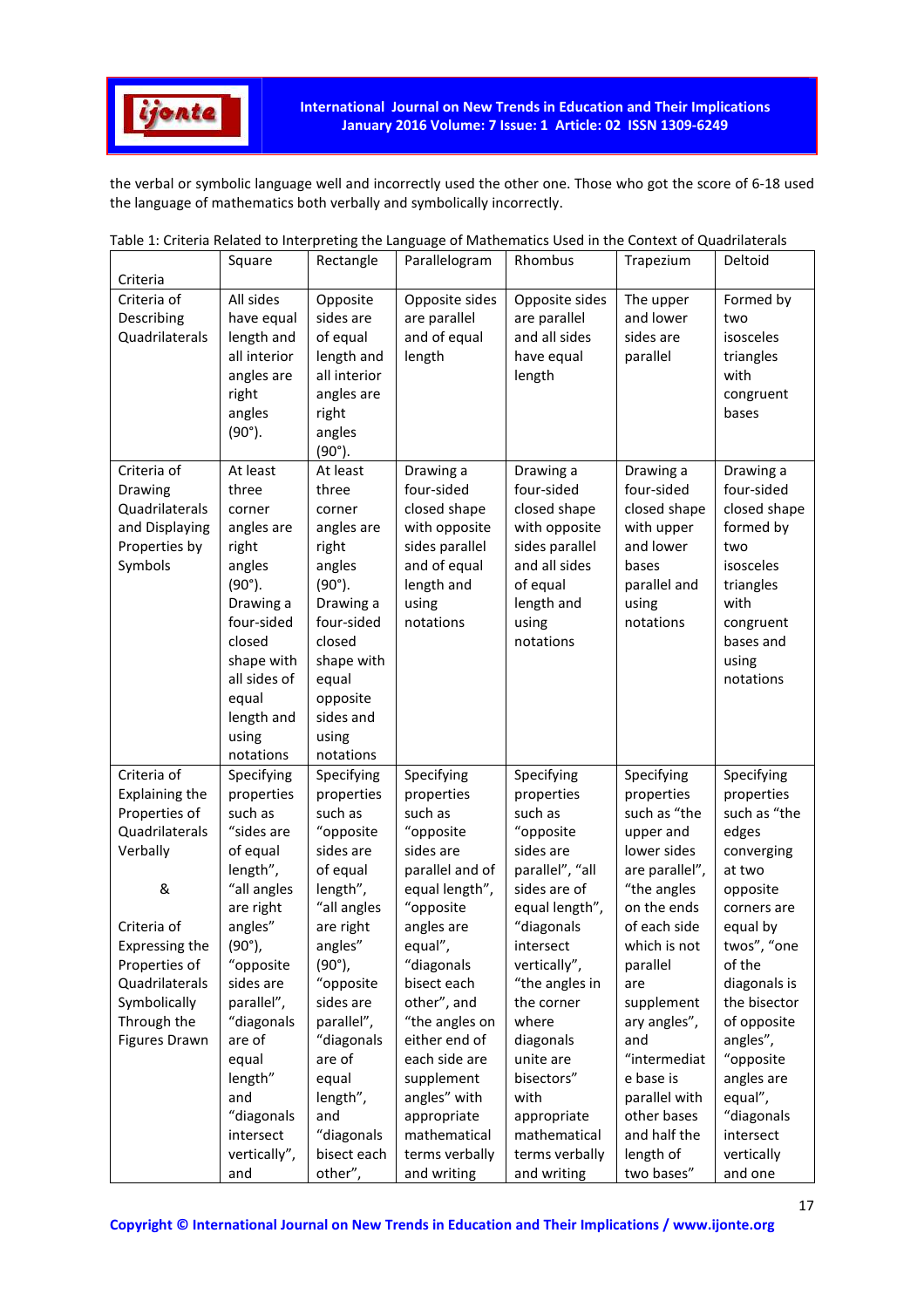

## **International Journal on New Trends in Education and Their Implications January 2016 Volume: 7 Issue: 1 Article: 02 ISSN 1309-6249**

| of interior<br>cal terms<br>al terms<br>into two<br>angles"<br>verbally and<br>equal parts"<br>verbally<br>with<br>writing them<br>with<br>and<br>in a symbolic<br>writing<br>appropriate<br>proper<br>mathemati<br>mathematic<br>them in a<br>language<br>cal terms<br>symbolic<br>al terms<br>verbally and<br>verbally<br>language<br>writing them<br>and<br>in a symbolic<br>writing<br>them in a<br>language<br>symbolic<br>language | "diagonals<br>are<br>bisectors | with<br>proper<br>mathemati | them in a<br>symbolic<br>language | them in a<br>symbolic<br>language | with<br>appropriate<br>mathematic | diagonal<br>bisects the<br>other one |
|------------------------------------------------------------------------------------------------------------------------------------------------------------------------------------------------------------------------------------------------------------------------------------------------------------------------------------------------------------------------------------------------------------------------------------------|--------------------------------|-----------------------------|-----------------------------------|-----------------------------------|-----------------------------------|--------------------------------------|
|                                                                                                                                                                                                                                                                                                                                                                                                                                          |                                |                             |                                   |                                   |                                   |                                      |

## **FINDINGS**

## **Findings and Comments Regarding the Quadrilateral Test That Consists of Open-Ended Questions**

|               | Table 2. Percentage and Frequency Values Regarding Quadrilateral Definitions |    |                          |           |                              |               |                              |                          |                              |                |                          |    |     |       |
|---------------|------------------------------------------------------------------------------|----|--------------------------|-----------|------------------------------|---------------|------------------------------|--------------------------|------------------------------|----------------|--------------------------|----|-----|-------|
| Definition    | Square                                                                       |    |                          | Rectangle |                              | Parallelogram |                              | Rhombus                  |                              | Trapezium      | Deltoid                  |    |     | Total |
|               |                                                                              |    |                          |           |                              |               |                              |                          |                              |                |                          |    |     |       |
|               | n                                                                            | %  | n                        | %         | n                            | %             | n                            | %                        | n                            | %              | n                        | %  | n   | %     |
| Correct       | 22                                                                           | 44 | 17                       | 34        | 20                           | 40            | 21                           | 42                       | 32                           | 64             | 36                       | 72 | 148 | 49    |
| Faulty        | 15                                                                           | 30 | 14                       | 28        | 19                           | 38            | 13                           | 26                       | 1                            | $\overline{2}$ | 5                        | 10 | 67  | 23    |
| <b>Naming</b> |                                                                              |    |                          |           |                              |               |                              |                          |                              |                |                          |    |     |       |
| Too Many      | 8                                                                            | 16 | 14                       | 28        | 1                            | 2             | $\overline{\phantom{a}}$     | $\overline{\phantom{a}}$ | 8                            | 16             | $\overline{\phantom{a}}$ |    | 31  | 10    |
| Properties    |                                                                              |    |                          |           |                              |               |                              |                          |                              |                |                          |    |     |       |
| Incorrect     | 5.                                                                           | 10 | 5                        | 10        | 10                           | 20            | 16                           | 32                       | 9                            | 18             | 7                        | 14 | 52  | 17    |
| <b>Blank</b>  |                                                                              |    | $\overline{\phantom{a}}$ |           | $\qquad \qquad \blacksquare$ |               | $\qquad \qquad \blacksquare$ |                          | $\qquad \qquad \blacksquare$ |                | 2                        | 4  | 2   | 1     |
| Total         | 50                                                                           |    | 50                       |           | 50                           |               | 50                           |                          | 50                           |                | 50                       |    | 300 |       |

Looking at the definitions made by the pre-service primary teachers about quadrilaterals in Table 2, it is observed that 49% of the pre-service primary teachers made correct definitions, 23% of them made faulty definitions, and 17% made incorrect definitions. In addition to this, while 10 % tried to explain the concepts by mentioning the properties rather than making definitions, 1% could not define "kite" (deltoid). The findings obtained show that only half of the pre-service primary teachers expressed the types of quadrilaterals using the accurate language of mathematics. The other half, on the other hand, could not do that. It can be noted that pre-service primary teachers have inadequacies or fallacies with their knowledge about quadrilaterals. While the pre-service teachers could make the most number of correct definitions for kites (deltoid) and the least number of correct definitions for rectangles, they made the most number of incorrect definitions for rhombuses and the least number of incorrect definitions for squares and rectangles.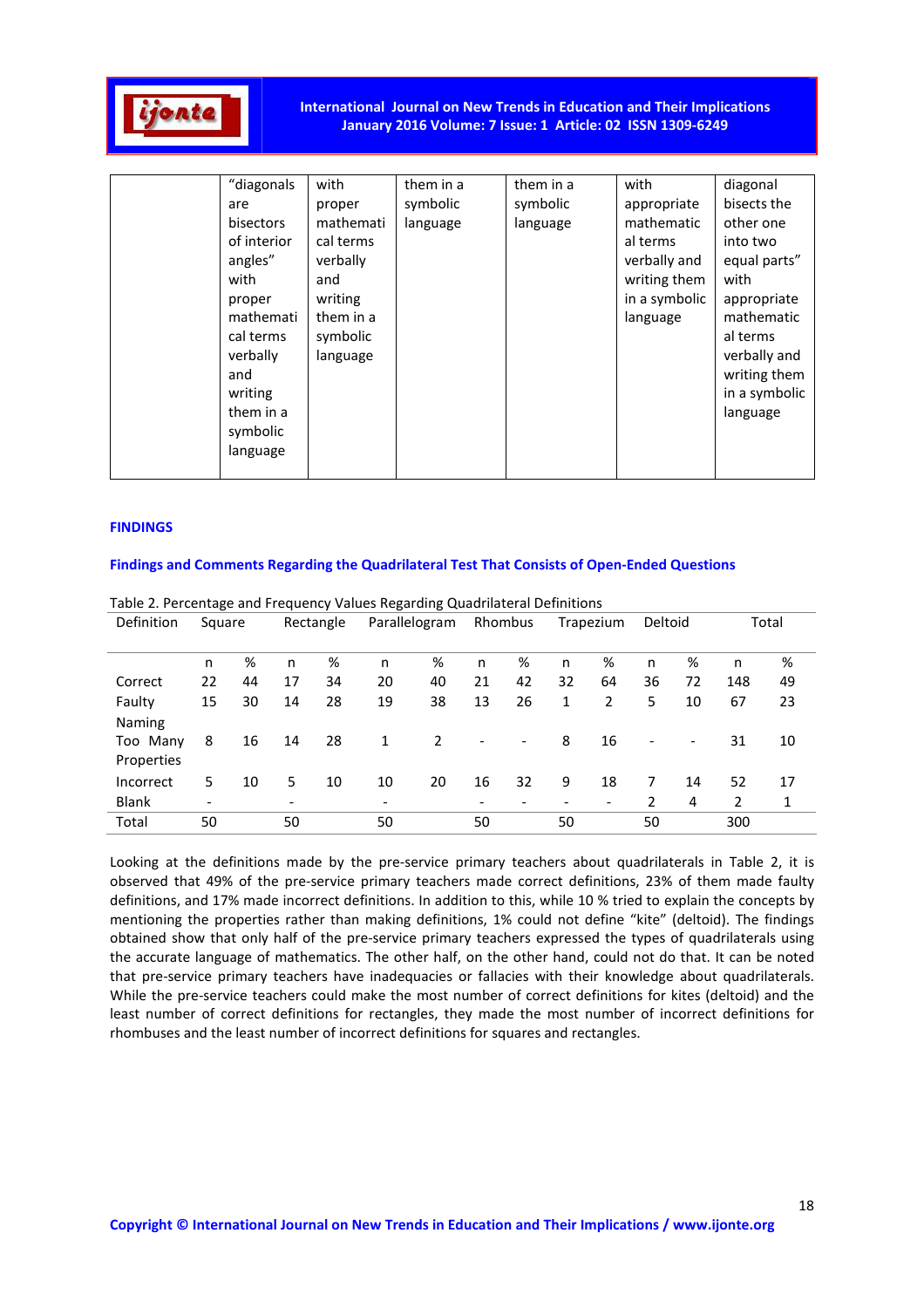

|           | Square |    | Rectangle |    | Parallelogram |    |    | Rhombus |    | Trapezium |    | Deltoid | Total |    |
|-----------|--------|----|-----------|----|---------------|----|----|---------|----|-----------|----|---------|-------|----|
| Drawings  |        |    |           |    |               |    |    |         |    |           |    |         |       |    |
|           | n      | %  | n         | %  | n             | %  | n  | %       | n  | %         | n  | %       | n     | %  |
| Correct   | 38     | 76 | 37        | 74 | 10            | 20 | 11 | 22      | 32 | 64        | 39 | 78      | 167   | 56 |
| Faulty    | 11     | 22 | 10        | 20 | 36            | 72 | 35 | 70      | 13 | 26        | 3  | 6       | 108   | 36 |
| Incorrect |        |    | 3         | 6  | 4             | 8  | 4  | 8       | 5  | 10        | 8  | 16      | 25    | 8  |
| Total     | 50     |    | 50        |    | 50            |    | 50 |         | 50 |           | 50 |         | 300   |    |

## Table 3: Percentage and Frequency Values Regarding Quadrilateral Drawings

Table 3 shows the classified values of the drawings made by the pre-service teachers related to the types of quadrilaterals. 56% of the quadrilateral types were correct, 36% were faulty and 8% were incorrect. Most of the pre-service teachers were observed to have faults in their drawings, and fail to display quadrilaterals using appropriate mathematical notions. This can be attributed to the fact that the pre-service teachers have difficulty reflecting the language of mathematics over the shapes and establishing the link between shape and notation. The rate of drawing correct shapes was high for the concepts of kite (deltoid), square, and rectangle, whereas it was low for the concepts of parallelogram and rhombus. The rate of drawing an incorrect shape was lowest for a square and highest for a kite (deltoid). The rate of drawing a faulty shape was the highest for a parallelogram and rhombus.

| Verbal     | Square |    | Rectangle |    | Parallelogram |                          |                          | Rhombus |    | Trapezium                | Deltoid |                          | Total |    |
|------------|--------|----|-----------|----|---------------|--------------------------|--------------------------|---------|----|--------------------------|---------|--------------------------|-------|----|
| Expression |        |    |           |    |               |                          |                          |         |    |                          |         |                          |       |    |
|            | n      | %  | n         | %  | n             | ℅                        | n                        | %       | n  | %                        | n       | %                        | n     | %  |
| Correct    | 142    | 94 | 105       | 93 | 94            | 85                       | 91                       | 90      | 45 | 74                       | 36      | 70                       | 513   | 87 |
| Faulty     |        |    |           |    | -             | $\overline{\phantom{0}}$ | $\overline{\phantom{0}}$ |         |    | $\overline{\phantom{a}}$ |         | $\overline{\phantom{a}}$ | 4     |    |
| Incorrect  | 8      |    | 5.        | 5. | 16            | 15                       | 10                       | 10      | 16 | 26                       | 15      | 30                       | 70    | 12 |
| Total      | 152    |    | 112       |    | 110           |                          | 101                      |         | 61 |                          | 51      |                          | 587   |    |

Table 4. Percentage and Frequency Values Related to Expressing the Properties of Quadrilaterals Verbally

Looking at the verbal language pre-service teachers used to explain the properties of quadrilateral types, it can be noted that the pre-service teachers use an accurate language in 87% of the quadrilateral properties, incorrect language in 12% and faulty language in 1%. The pre-service teachers were observed to express the properties of quadrilaterals with substantially correct mathematical concepts. According to the findings, the pre-service teachers best expressed the properties of a square using the correct verbal language. The worst expressed, on the other hand, were the properties of a kite. This situation might be attributed to the fact that pre-service teachers are more familiar with the properties of a square rather than a kite.

| Symbolically   |        |    |           |    |               |    |    |         |                          |                          |         |    |       |     |
|----------------|--------|----|-----------|----|---------------|----|----|---------|--------------------------|--------------------------|---------|----|-------|-----|
| Symbolic       | Square |    | Rectangle |    | Parallelogram |    |    | Rhombus |                          | Trapezium                | Deltoid |    | Total |     |
| Representation |        |    |           |    |               |    |    |         |                          |                          |         |    |       |     |
|                | n      | %  | n         | %  | n             | %  | n  | ℅       | n                        | %                        | n       | ℅  | n     | %   |
| Correct        | 101    |    | 86        | 80 | 77            | 68 | 74 | 80      | 45                       | 66                       | 57      | 84 | 440   | 76  |
| Faulty         | 10     | 8  | 6         | 5  | 9             | 8  |    |         | $\overline{\phantom{a}}$ | $\overline{\phantom{a}}$ |         |    | 27    | 4   |
| Incorrect      | 20     | 15 | 16        | 15 | 28            | 24 | 18 | 19      | 23                       | 34                       | 10      | 15 | 115   | -20 |
| Total          | 131    |    | 108       |    | 114           |    | 93 |         | 68                       |                          | 68      |    | 582   |     |

Table 5: Percentage and Frequency Values Related to Representing the Properties of Quadrilaterals

Table 5 shows the findings in relation to the symbolic language the pre-service teachers used to explain the properties of quadrilateral types. According to the results, the pre-service teachers used a correct symbolic language in 76% of the quadrilateral properties, an incorrect symbolic language in 20% and a faulty symbolic language in 4%. Pre-service teachers were observed to show the quadrilateral properties using substantially correct mathematical symbols. According to the findings, the pre-service teachers best expressed the properties of a square using the correct symbolic language, and the worst expression for the properties of a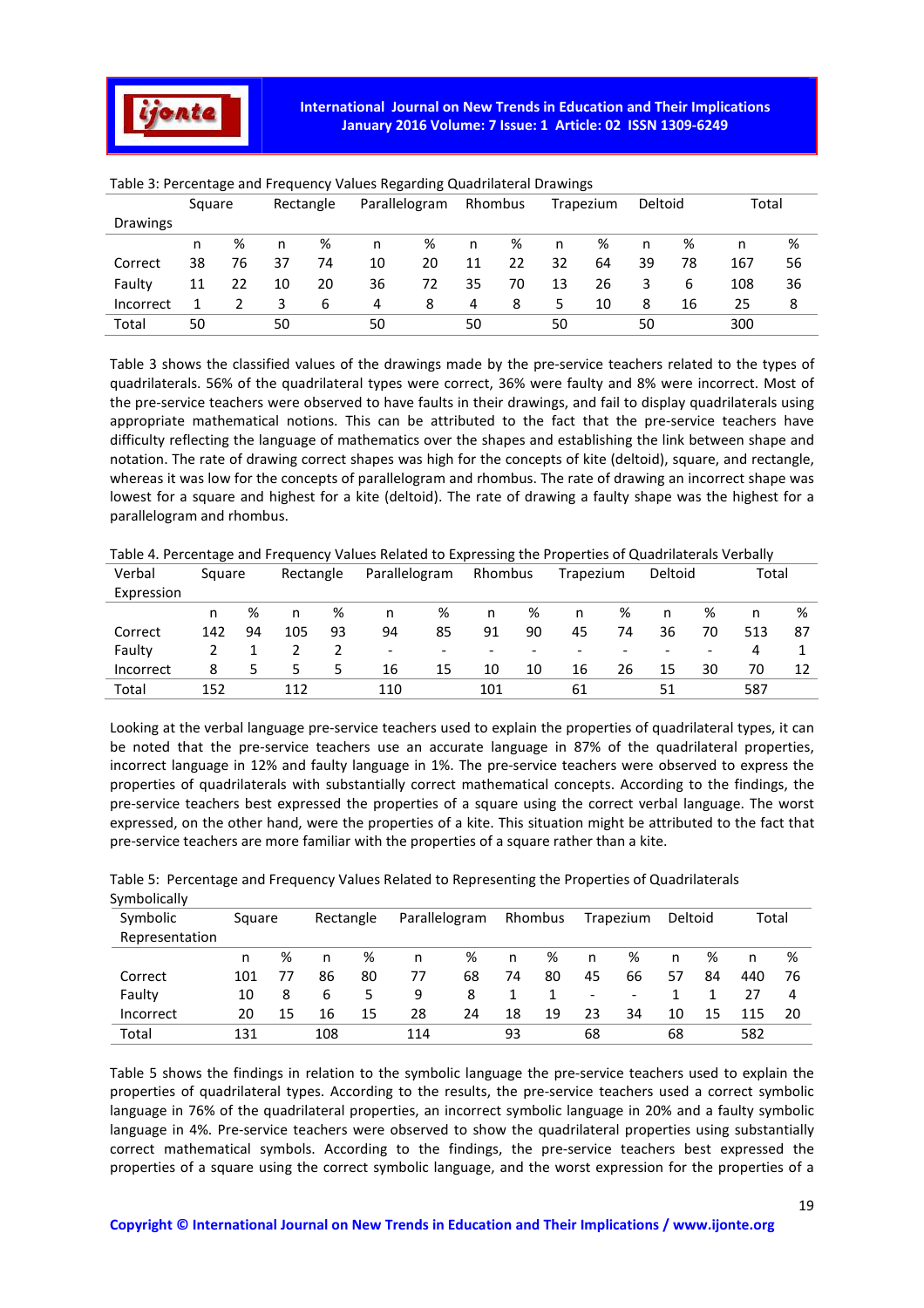

trapezium. This might be due to the fact that pre-service teachers are more familiar with the properties of a square than the properties of a trapezium.

| Table 6: Percentage and Frequency Values Related to Using the Verbal and Symbolic Language Together in the |  |
|------------------------------------------------------------------------------------------------------------|--|
| Context of Quadrilaterals                                                                                  |  |

| of<br>Language         | Square |      | Rectangle      |    | Parallelogram |                | Rhombus |                | Trapezium      |                  | Deltoid        |                |              | Total |
|------------------------|--------|------|----------------|----|---------------|----------------|---------|----------------|----------------|------------------|----------------|----------------|--------------|-------|
| Mathematics            |        |      |                |    |               |                |         |                |                |                  |                |                |              |       |
|                        | n      | $\%$ | $\mathsf{n}$   | %  | n             | %              | n       | $\%$           | n              | $\%$             | n              | $\%$           | n            | %     |
| *Correct Verbal        |        |      |                |    |               |                |         |                |                |                  |                |                |              |       |
| Expression-            | 80     | 49   | 67             | 51 | 56            | 45             | 58      | 50             | 20             | 27               | 29             | 40             | 310          | 46    |
| Correct                |        |      |                |    |               |                |         |                |                |                  |                |                |              |       |
| Symbolic               |        |      |                |    |               |                |         |                |                |                  |                |                |              |       |
| Representation         |        |      |                |    |               |                |         |                |                |                  |                |                |              |       |
| *Correct Verbal        |        |      |                |    |               |                |         |                |                |                  |                |                |              |       |
| Expression-            | 17     | 11   | 14             | 11 | 24            | 19             | 15      | 13             | 17             | 23               | $\overline{2}$ | 3              | 89           | 13    |
| Incorrect              |        |      |                |    |               |                |         |                |                |                  |                |                |              |       |
| Symbolic               |        |      |                |    |               |                |         |                |                |                  |                |                |              |       |
| Representation         |        |      |                |    |               |                |         |                |                |                  |                |                |              |       |
| *Correct Verbal        |        |      |                |    |               |                |         |                |                |                  |                |                |              |       |
| Expression-            | 36     | 22   | 23             | 17 | 12            | 10             | 17      | 15             | $\overline{7}$ | 9                | 5              | $\overline{7}$ | 100          | 15    |
| Missing                |        |      |                |    |               |                |         |                |                |                  |                |                |              |       |
| Symbolic               |        |      |                |    |               |                |         |                |                |                  |                |                |              |       |
| Representation         |        |      |                |    |               |                |         |                |                |                  |                |                |              |       |
| *Incorrect             | 4      |      | 4              |    |               |                |         |                |                |                  |                |                |              |       |
| Verbal                 |        | 3    |                | 3  | $\,$ 8 $\,$   | 6              | 4       | $\overline{3}$ | $\overline{7}$ | $\boldsymbol{9}$ | 5              | $\overline{7}$ | 32           | 5     |
| Expression-<br>Correct |        |      |                |    |               |                |         |                |                |                  |                |                |              |       |
| Symbolic               |        |      |                |    |               |                |         |                |                |                  |                |                |              |       |
| Representation         |        |      |                |    |               |                |         |                |                |                  |                |                |              |       |
| *Missing Verbal        |        |      |                |    |               |                |         |                |                |                  |                |                |              |       |
| Expression-            | 20     | 12   | $17\,$         | 13 | $20\,$        | 16             | $17\,$  | 15             | 15             | 21               | 23             | 32             | 112          | 15    |
| Correct                |        |      |                |    |               |                |         |                |                |                  |                |                |              |       |
| Symbolic               |        |      |                |    |               |                |         |                |                |                  |                |                |              |       |
| Representation         |        |      |                |    |               |                |         |                |                |                  |                |                |              |       |
| *Incorrect             |        |      |                |    |               |                |         |                |                |                  |                |                |              |       |
| Verbal                 | 5      | 3    | $\overline{7}$ | 5  | 5             | $\overline{2}$ | 5       | 4              | 8              | 11               | 8              | 11             | 38           | 6     |
| Expression-            |        |      |                |    |               |                |         |                |                |                  |                |                |              |       |
| Incorrect              |        |      |                |    |               |                |         |                |                |                  |                |                |              |       |
| Symbolic               |        |      |                |    |               |                |         |                |                |                  |                |                |              |       |
| Representation         |        |      |                |    |               |                |         |                |                |                  |                |                |              |       |
| Total                  | 162    |      | 132            |    | 125           |                | 116     |                | 74             |                  | 72             |                | 68           |       |
|                        |        |      |                |    |               |                |         |                |                |                  |                |                | $\mathbf{1}$ |       |

Table 6 shows the interpretation findings related to using verbal and symbolic language together in the context of quadrilaterals. According to the table, the pre-service teachers expressed 46% of the properties with correct verbal language and represented them using a correct symbolic language. They expressed 13% of the properties with a correct verbal language and with an incorrect symbolic language. They represented 15% of the properties symbolically correctly but failed to express them verbally. They expressed 6% of the properties both verbally incorrectly and symbolically incorrectly. According to the findings, less than half of the pre-service teachers could use verbal and symbolic language correctly to express the properties of quadrilaterals. The majority failed to do so. Pre-service teachers could express the properties verbally correctly, but they could not represent them symbolically or they misrepresented them. Although they represented the properties symbolically, they could not explain them verbally or they misexplained them. The sum of these categories equals to 48% and the majority of the pre-service teachers were only successful in using one of the two languages. This case can be attributed to the fact that the pre-service teachers have difficulty switching between verbal and symbolic languages. Their skills of using language of mathematics can be interpreted as poor.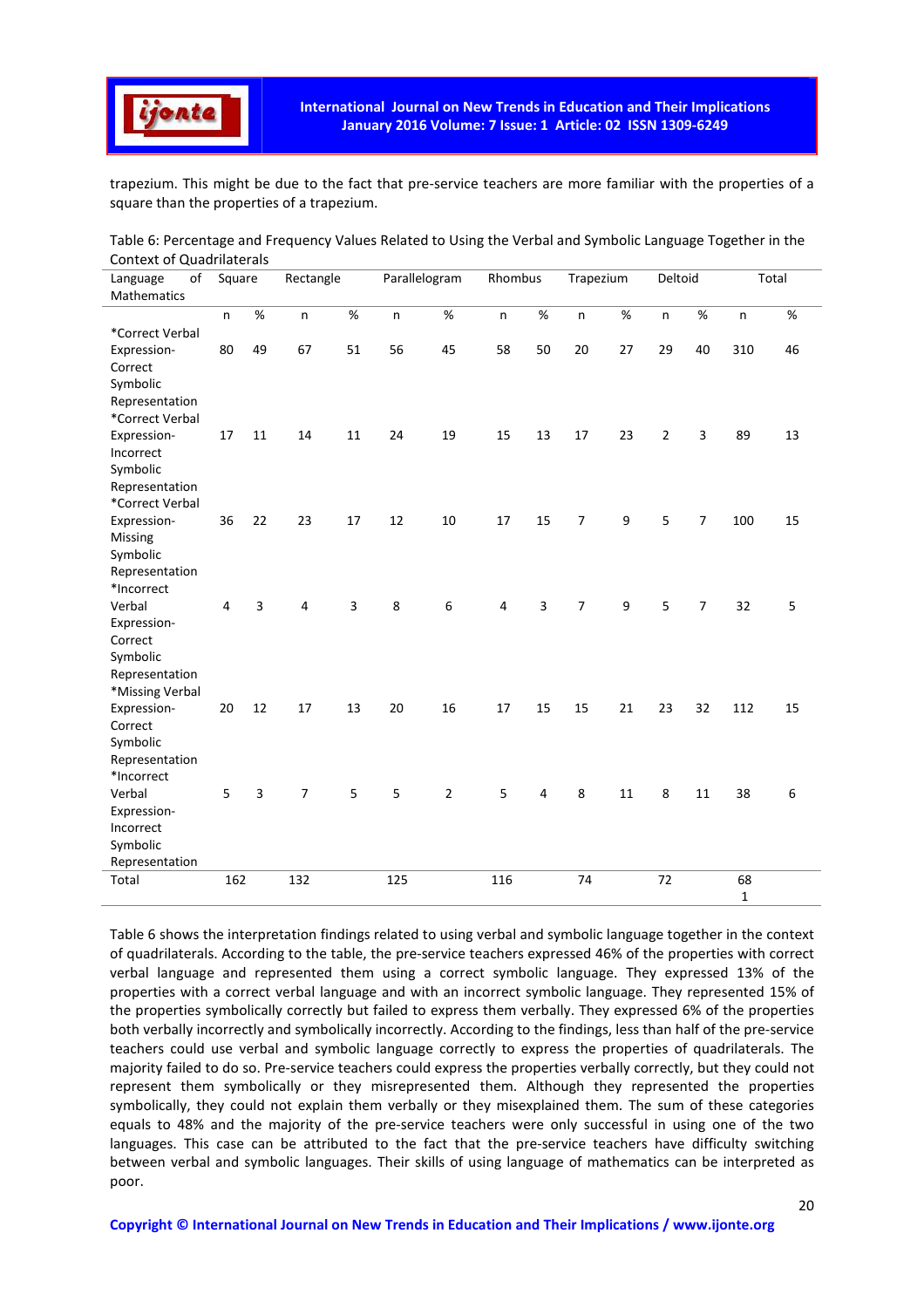

**Findings and Interpretations of the Quadrilateral Test and the Language Scale in Mathematics Teaching**  Table 7. Descriptive Statistics Regarding the Pre-service Teachers' Scores of the Quadrilateral Test and the "Language in Mathematics Teaching Scale"

|                                   | N  | Average | Ss    | The Lowest Score | The Highest Score |
|-----------------------------------|----|---------|-------|------------------|-------------------|
| "Language in Mathematics Teaching |    | 73.70   | 8.30  | 52               | 90                |
| Scale"                            |    |         |       |                  |                   |
| Test related to Quadrilaterals    | 50 | 29.06   | 11.53 |                  | 53                |
| Square                            | 50 | 7.1     | 3.49  |                  | 16                |
| Reactangle                        | 50 | 6.2     | 2.60  | 0                | 11                |
| Parallelogram                     | 50 | 5.06    | 2.76  | 0                | 11                |
| Rhombus                           | 50 | 5.02    | 2.62  | 0                | 14                |
| Trapezium                         | 50 | 2.54    | 1.70  | 0                |                   |
| Deltoid                           | 50 | 3.08    | 2.39  | 0                | 8                 |

As shown in Table 7, the arithmetic mean score obtained from the "Language in Mathematics Teaching Scale" was found to be 73.70 and the standard deviation value was found to be 8.30. The average of the data obtained, which is 61.2-75.6, fall within the range of "I agree". It was concluded that pre-service teachers have positive views regarding the use of language of mathematics in mathematics teaching. Analyzing the scores of the test which was carried out to identify the skills of using the language of mathematics in the context of quadrilaterals, it was observed that the arithmetic mean score was 29.06, and the standard deviation value was 11.53. the average of the data was found to fall within the range of 30 and 18. It was concluded that the preservice teachers used either of the verbal and the symbolic languages correctly and the other one incorrectly. These data support the finding that the pre-service teachers have difficulty using the verbal and symbolic language together. In addition to this, pre-service teachers were observed that they were most successful in explaining the properties of a square using the language of mathematics and least successful in explaining the properties of a trapezium using the language of mathematics. The pre-service teachers failed to effectively use the language of mathematics but had positive views of using the language in mathematics teaching.

#### **CONCLUSION AND DISCUSSION**

According to the research findings, half the pre-service mathematics teachers were successful in defining the types of quadrilaterals. The majority of the pre-service teachers did not mention some basic concepts while defining the types of quadrilaterals, so they made faulty definitions or misused the language of mathematics. The research studies regarding quadrilaterals in the literature also show that students have difficulty defining geometric shapes correctly (De Villiers, 1994; Erez & Yerushalmy, 2006; Fujita & Jones, 2007; Okazaki & Fujita, 2007). The pre-service teachers' responses show that they include such concepts like "tetragonal area" and "geometric object" in their definitions, which means they have inadequate information about quadrilateral types, they express mathematical concepts using inappropriate terms and they confuse the concepts. The reason why the pre-service teachers could not make accurate definitions might be attributed to their insufficient conceptual information about geometric shapes (Linchevsky, Vinner & Karsenty, 1992). Bozkurt and Koç (2012) also suggest that the pre-service teachers fail to define geometric concepts and confuse geometric shapes and geometric objects. Besides, the research studies conducted at different levels of education in Turkey prove that students are poor in terms of conceptual knowledge and geometry learning (Toluk, olkun & Durmuş, 2002; Ergün, 2010; Aktaş & Aktaş, 2011; Aktaş & Aktaş 2012; Türnüklü et al., 2013). The study concludes that a considerable number of the pre-service teachers fail to draw the shapes of quadrilateral types and show by mathematical symbols the basic properties on the drawings. The pre-service teachers have difficulty displaying the notations on the drawings and building a connection between shapes and the language of mathematics. However, geometry requires the appropriate use of language of mathematics in all dimensions of shape, definition and properties. The faulty drawings by the pre-service teachers might be due to the fact that the pre-service teachers do not feel the need to represent some properties such as "all sides are parallel and of equal length", and "angles are equal" rather than the fact that they do not know such features of the geometric shapes (Erşen & Karakuş, 2013). It can also be concluded that the rate of faulty drawings is high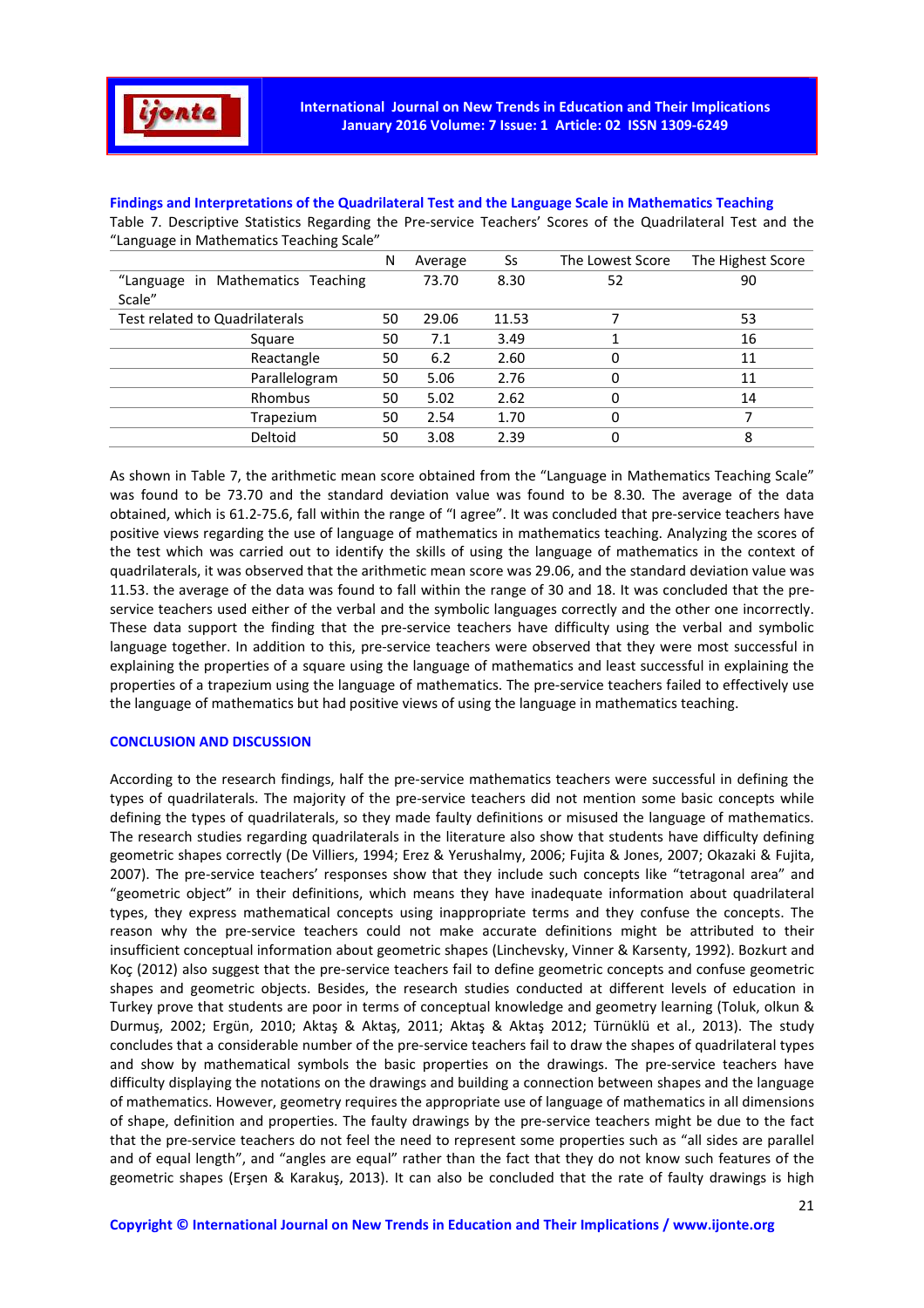

because pre-service teachers have a habit of using quadrilateral images which they are familiar with rather than displaying the basic properties on geometric shapes (Üstün & Ubuz, 2004; Fujita & Jones, 2007; Okazaki & Fujita, 2007; Aktaş & Aktaş, 2012; Erşen & Karakuş, 2013).

Pirie (1998) explains the concepts of verbal and symbolic language, which are indispensable aspects of the language of mathematics and commonly used in mathematics classes (Çakmak, 2013; Emre, Sağ, Gülkılık & Argün, 2010; Yeşildere, 2007) as follows: Verbal language means the way of expressing mathematics in a verbal or written form using specific concepts and grammar structure. Symbolic language, on the other hand, means the way of representing mathematics with signs, symbols, and terms. The responses related to using verbal and symbolic languages to explain the properties of quadrilaterals indicate that a considerable number of the preservice teachers explained the properties of quadrilaterals using verbal and symbolic language properly with the help of appropriate mathematical terms and notations. Although there was not a big difference between the rates of properly expressing the properties with a verbal language and representing the properties with a symbolic language, the difference was in favor of the verbal language. Capraro and Joffrion (2006) state that students experience challenges expressing mathematical information symbolically. The responses related to using verbal and symbolic languages together to express the properties of quadrilaterals proved that the preservice teachers could not properly use verbal and symbolic languages together. What needs attention here is that the pre-service teachers were successful in using verbal and symbolic languages separately to express the different properties, whereas they failed to use both languages together. The pre-service teachers explained the properties of geometric shapes verbally; however, they failed to represent them symbolically and vice versa. This situation shows that they were either successful in using verbal or symbolic languages and they had difficulty understanding the connection between these two languages. Considering the skills of defining geometric shapes with appropriate mathematical concepts, drawing shapes and displaying mathematical notions on the shapes, using correct verbal and symbolic languages together to explain the features of a geometric shape, it can be concluded that the pre-service teachers have poor skills of using the language of mathematics The research studies on the language of mathematics also indicate that students have problems expressing properly the mathematical information with the language of mathematics (Bozkurt & Koç, 2012; Dur, 2010; Gökkurt vd, 2013; Korhonen vd, 2011; Palabıyık & İspir, 2011; Rudd vd, 2008; Woods, 2009, Yeşildere, 2007, Yeşildere & Akkoç, 2010;). The inadequacies in the pre-service teachers' knowledge regarding the basic mathematical concepts are considered to act as a barrier to using the language of mathematics correctly (Yeşildere, 2007).

According to the findings, it can be noted that pre-service teachers have positive views of the necessity of using the language of mathematics in mathematics teaching. In addition to this, the pre-service teachers were observed to use either of the verbal or smbolic language properly while they used the other one incorrectly. They have difficulty using both languages together. Besides, it was found that although the pre-service teachers have poor skills of using the language of mathematics in the context of quadrilaterals, they have positive views of using the language in mathematics teaching.

The following are a number of suggestions for further research: Students should be given the opportunity to define the concepts in a verbal and written form, draw the shapes depending on the definitions, do activities using the verbal and symbolic languages together at all levels (from primary to university) in an effort to use the language of mathematics better and to overcome the challenges. Since teachers have a significant role in helping students improve their language of mathematics, they should pay attention to the ways of using verbal and symbolic languages that constitute the language of mathematics and enable the students to notice the transition and connection between these languages (Çakmak et al, 2014). Therefore, further studies should be conducted to explore the pre-service teachers' skills of using the language of mathematics. Besides, similar studies should be undertaken with a different sample and various possible variables.

**IJONTE's Note:** This article was presented at World Conference on Educational and Instructional Studies-WCEIS, 05- 07 November, 2015 by IJONTE Scientific Committee.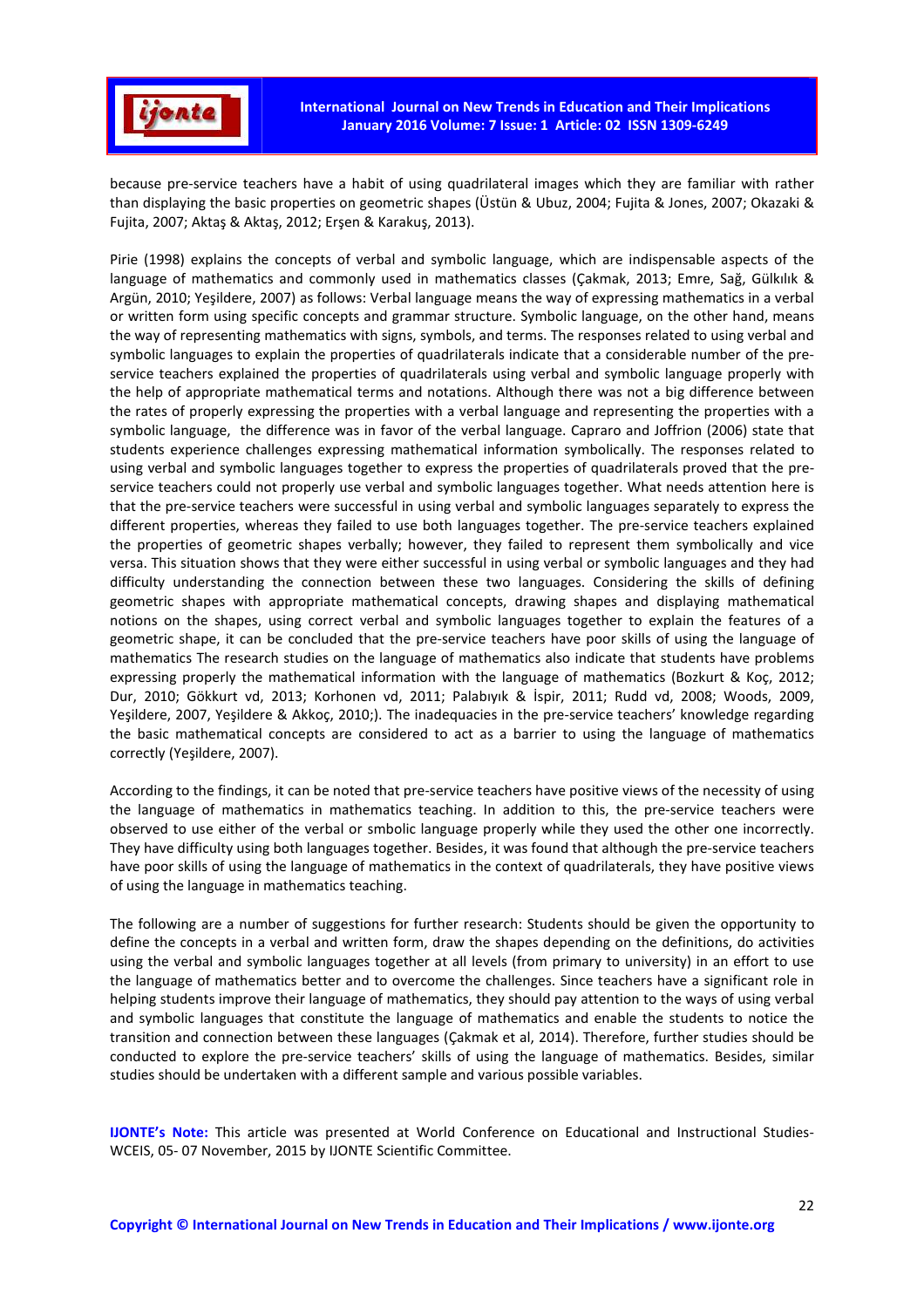

## **BIODATA AND CONTACT ADDRESSES OF AUTHORS**



 Assoc. Prof. Dr. Dilek CAĞIRGAN GULTEN, currently employed as an Associate Professor Doctor at Istanbul University, Hasan Ali Yucel Faculty of Education, Department of Mathematics Education. She is specifically interested in contemporary approaches in instruction, approaches and techniques of teaching, creative drama, curriculum evaluation, lifelong learning, individual differences in learning, the teaching of mathematics and learning of mathematics.

Assoc. Prof. Dr. Dilek CAĞIRGAN GULTEN Istanbul University, Hasan Ali Yucel Faculty of Education Department of Elementary Education, Istanbul- TURKEY E. Mail: dilek.cgulten@gmail.com



Pınar GÜNER is a research assistant at Istanbul University, Hasan Ali Yucel Faculty of Education, Department of Elementary Mathematics Education. She is specifically interested in teaching methods for mathematics education, teacher training, professional development, proof, creative drama.

Rsrch. Assist. Pınar GÜNER Istanbul University, Hasan Ali Yucel Faculty of Education Department of Elementary Education, Istanbul- TURKEY E. Mail: pinar.guner@istanbul.edu.tr

#### **REFERENCES**

Aktaş C. , M. & Aktaş, D.Y. (2011). 8. Sınıf öğrencilerinin dörtgenleri köşegen özelliklerinden yararlanarak tanıma sürecinin incelenmesi, 10. Matematik Sempozyumunda sözlü olarak sunulmuştur. İstanbul, Işık Üniversitesi.

Aktaş, D.Y. & Aktaş C., M. (2012). 8. Sınıf Öğrencilerinin Özel Dörtgenleri Tanıma ve Aralarındaki Hiyerarşik Sınıflamayı Anlama Durumları. *İlköğretim Online*, 11(3), 714-728.

Aydın, S. & Yeşilyurt, M. (2007). Matematik öğretiminde kullanılan dile ilişkin öğrenci görüşleri. *Elektronik Sosyal Bilimler Dergisi,* 6(22), 90-100.

Bali-Çalıkoğlu, G. (2002). Matematik öğretiminde dil ölçeği. *Hacettepe Üniversitesi Eğitim Fakültesi dergisi*, 23, 57-61.

Bali-Çalıkoğlu, G. (2003). Matematik öğretmen adaylarının matematik öğretiminde dile ilişkin görüşleri. *Hacettepe Üniversitesi Eğitim Fakültesi dergisi*, 25, 19-25.

Barwell R., Leung C., Morgan C. & Street B. (2005). (eds). Special issue: language and maths*. Language and Education,* 19.

Başaran, Ş. E. (1998). *Eğitim psikolojisi*. Ankara: Gül Yayınevi.

Baykul, Y. (2000). *İlköğretimde Matematik Öğretimi*,4. Baskı, Pegem Yayıncılık Ankara.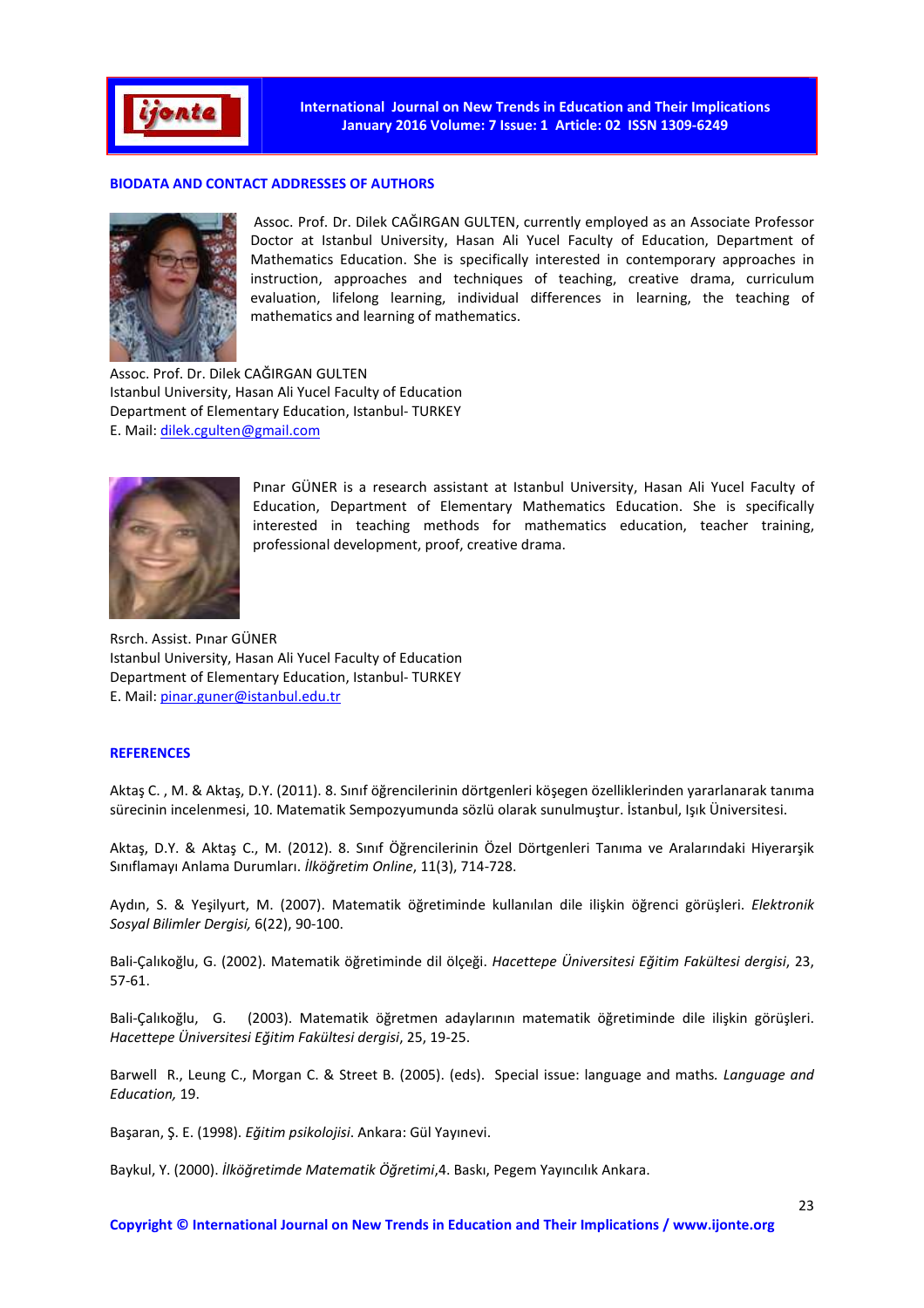

Bozkurt, A. & Koç, Y. (2012). İlköğretim Matematik Öğretmenliği Birinci Sınıf Öğrencilerinin Prizma Kavramına Dair Bilgilerinin İncelenmesi, *Kuram ve Uygulamada Eğitim Bilimleri; Educational Sciences: Theory & Practice,* 12(4), 2941-2952.

Buchanan, T. (2007). The importance of teaching students how to read to comprehend mathematical language. Action Research Projects. Paper 5. http://digitalcommons. unl.edu/mathmidactionresearch/5.

Capraro, M. M. & Joffrion, H. (2006). Algebraic equations: can middle-school students meaningfully translate from words to mathematical symbols? *Reading Psychology*, 27 (2), 147-164.

Chard, David. *Vocabulary Strategies for the Mathematics Classroom*. Boston, MA: Houghton Mifflin, 2003.

Çakmak, Z. (2013). Sekizinci sınıf öğrencilerinin istatistik konusundaki matematiksel dil becerilerine ilişkin değişkenlerin yapısal eşitlik modeli ile incelenmesi, Yayınlanmamış Yüksek Lisans Tezi, Erzincan Üniversitesi Fen Bilimleri Enstitüsü, Erzincan.

Çakmak, Bekdemir & Baş (2014). İlköğretim matematik öğretmenliği öğrencilerinin örüntüler konusundaki matematiksel dil becerileri. *Erzincan Üniversitesi Eğitim Fakültesi Dergisi*, 16 (1), 204-223.

Çakmak, Konyalıoğlu & Işık (2014). İlköğretim Matematik Öğretmen Adaylarının Üç Boyutlu Cisimlere İlişkin Konu Alan Bilgilerinin İncelenmesi. *Middle Eastern & African Journal of Educational Research*, 8, 28-44.

Çetin, Ö. F. & Dane, A. (2004). Sınıf Öğretmenliği III. Sınıf Öğrencilerinin Geometrik Bilgilere Erişi Düzeyleri Üzerine, *Kastamonu Eğitim Dergisi*, 12(2), 427–436.

Dane, A. (2008). İlköğretim Matematik Öğretmenliği Programı Öğrencilerinin Nokta, Doğru ve Düzlem Kavramlarını Algıları. *Erzincan Eğitim Fakültesi Dergisi*, 10(2), 41-58.

De Villiers, M. (1994). The role and function of a hierarchical classisication of quadrilaterals. *Learning of Mathematics*, 14(1), 11-18.

Doğan M. & Güner, P. (2012). İlköğretim matematik öğretmen adaylarının matematik dilini anlama ve kullanma becerilerinin incelenmesi. *X. Ulusal Fen Bilimleri ve Matematik Eğitimi Kongresi*, Niğde Üniversitesi, Niğde.

Dur, Z. (2010). Öğrencilerin matematiksel dili hikâye yazma yoluyla iletişimde kullanabilme becerilerinin farklı değişkenlere göre incelenmesi, Yayınlanmamış Doktora Tezi, Hacettepe Üniversitesi, Sosyal Bilimler Enstitüsü, Ankara.

Emre, E., Sağ, Y.G., Gülkılık, H. & Argün, Z. (2010, Eylül). Matematik öğretmen adaylarının matematiksel dil kullanımları. Çalışma 9. Ulusal Fen Bilimleri ve Matematik Eğitimi Kongresinde sunulmuş bildiri. Dokuz Eylül Üniversitesi, Buca Eğitim Fakültesi, İzmir.

Erez, M. & Yerushalmy, M. (2006). If you can turn a rectangle into a square, you can turn a square into a rectangle: Young students' experience the dragging tool. *International Journal of Computers for Mathematical Learning*, 11(3), 271-299.

Ergün, S. (2010). İlköğretim 7. sınıf öğrencilerinin çokgenleri algılama, tanımlama ve sınıflama biçimleri. Yayınlanmamış yüksek lisans tezi. Dokuz Eylül Üniversitesi, İzmir.

Erşen & Karakuş (2013). Sınıf öğretmeni adaylarının dörtgenlere yönelik kavram imajlarının değerlendirilmesi. *Turkish Journal of Computer and Mathematics Education*, 4(2), 124-146.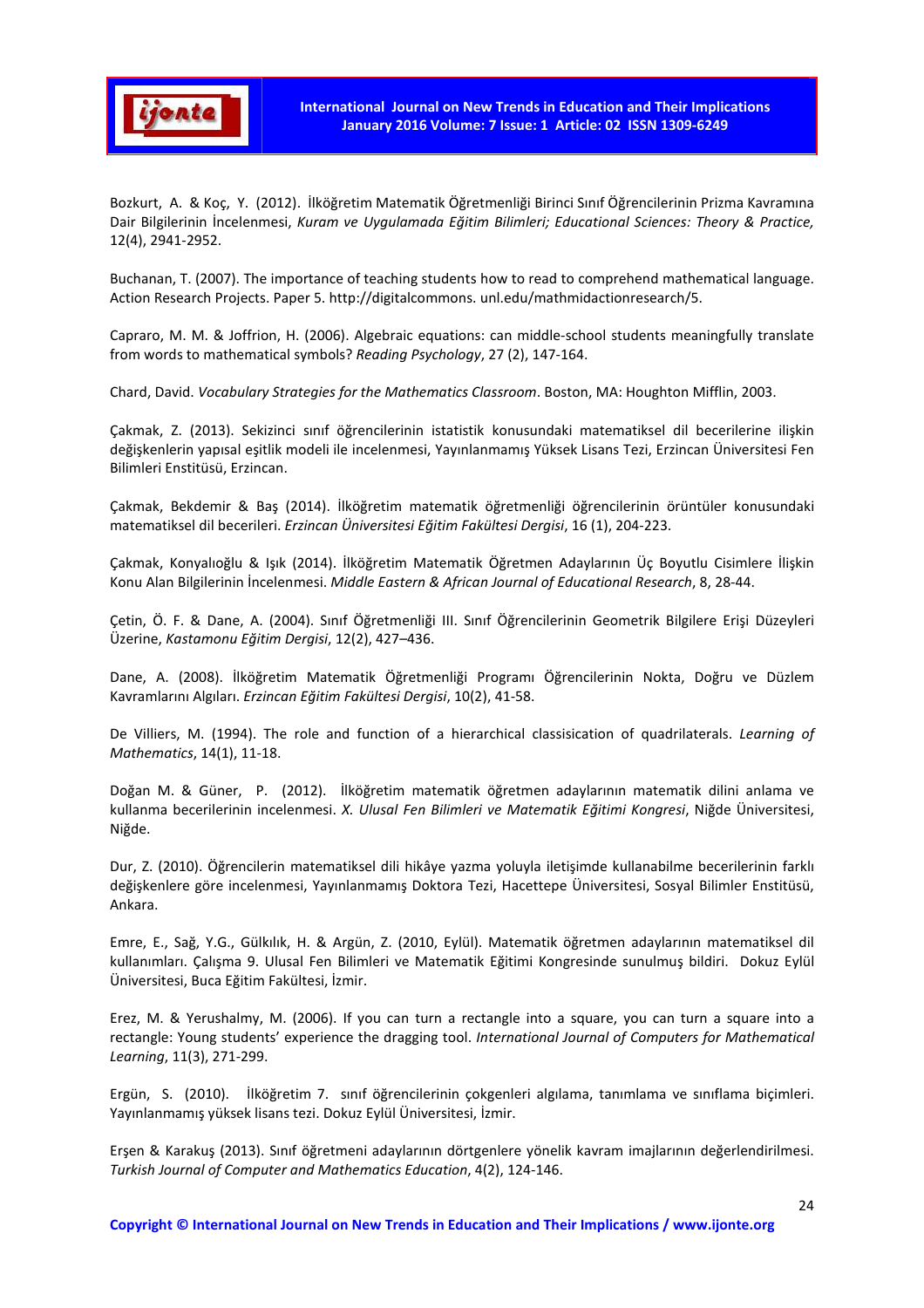

Ferrari-Luigi, P. (2004). Matematical language and advanced mathematics learning. Proceedings of the 28th Conference of the International Group for the Psychology of Mathematics Education (pp. 383-390).

Forman E. & van Oers B. (eds). (1998). Mathematics learning in sociocultural contexts. *Learning and Instruction,* 8: 469–72.

Fujita, T. & Jones, K. (2007). Learners' understanding of the definitions and hierarchical classification of quadrilaterals: Towards a theoretical framing, *Research in Mathematics Education*, 9 (1-2), 3-20.

Fujita, T. (2012). Learners' level of understanding of the inclusion relations of quadrilaterals and prototype phenomen. *The Journal of Mathematical Behavior*, 31, 60-72.

Glasersfeld, E. von (1995). *Radical Constructivism: A Way of Knowing and Learning*, London: Routledge/Falmer.

Gür, H. (Ed.). (2006). *Matematik öğretimi* (1. baskı). İstanbul: Lisans Yayıncılık.

Goldenberg, E. P., Cuoco, A. A. & Mark, J. (1998). A role for geometry in general education. In R. Lehrer & D. Chazan (Eds.), Designing Learning Environments for Developing Understanding of Geometry and Space, (pp. 3- 44), Hillsdale, NJ: Lawrence Erlbaum Associates, Publishers.

Gökkurt, soylu &Gökkurt (2012). Öğrencilerin Matematik Öğretiminde Kullanılan Dile Yönelik Görüşlerinin Karşılaştırılması. *X. Ulusal Fen Bilimleri ve Matematik Eğitimi Kongresi*, Niğde Üniversitesi, Niğde.

Gökkurt, Soylu & Örnek (2013). Mathematical language skills of mathematics teachers. *International Journal Of Academic Research*, 5(6), 238-245.

Haylock D. & Thangata, F. (2007). Key concepts in teaching primary mathematics. London: SAGE Publications Ltd., doi: http://dx.doi.org/10.4135/9781446214503

Hoyles C. & Forman E. (eds). (1995). Special issue: Processes and products of collaborative problem solving: some interdisciplinary perspectives. *Cognition and Instruction*, 13.

Korhonen, J., Linnanmäki, K. and Aunio, P. (2011). Language and mathematical performance: a comparison of lower secondary school students with different level of mathematical skills, *Scandinavian Journal of Educational Research*, 1-12.

Kuzniak, A. & Rauscher, J.C. (2007). On the geometrical thinking of pre-service school teachers. Proceedings Cerme4, Sant Feliu de Guixols Spain.

Larson C. (2007). The importance of vocabulary instruction in everyday mathematics. Scottsbluff, Nebraska. In partial fulfillment of the MAT degree Department of Mathematics University of Nebraska-Lincoln. Retrieved from scimath.unl.edu/MIM/files/research/LarsonC.pdf

Linchevsky, L., Vinner, S. & Karsenty, R. (1992). To be or not to be minimal? Student teachers views about definitions in geometry. In W. Geeslin & K. Graham (Eds*.), Proceedings of the sixteenth international conference for the psychology of mathematics education*, Vol. 2 (pp. 48–55). Durham USA.

Meaney, T. (2005) 'Mathematics as text', in Chonaki, A. and Christiansen, I. M., eds., Challenging Perspectives on Mathematics Classroom Communication,Westport, CT: Information Age Publishing, pp.109-141.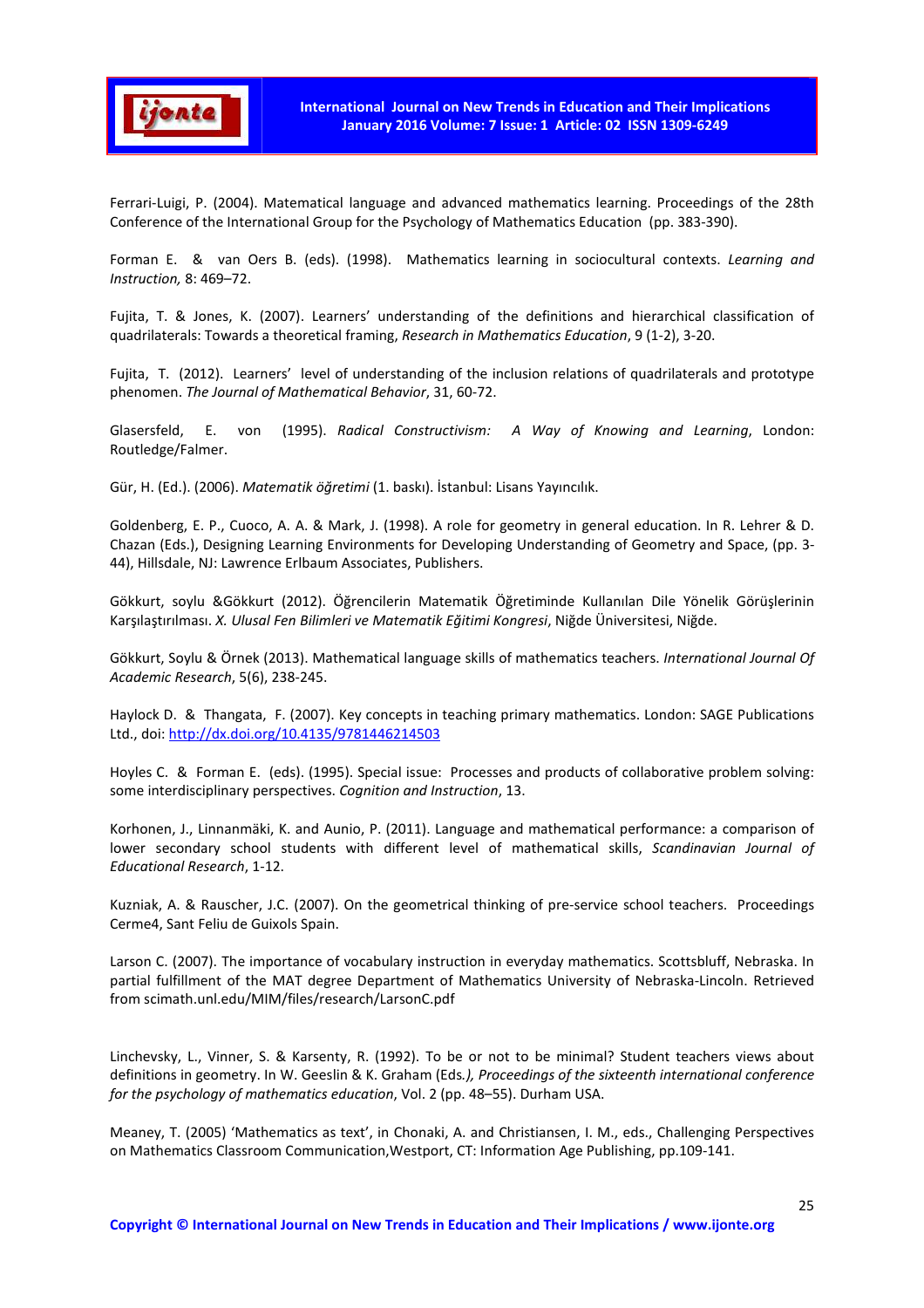

Monaghan F. (1999). Judging a word by the company its keeps: the use of concordancing software to explore aspects of the mathematics of register. *Language and Education* 13: 59–70.

Moschkovich, J. (2012). Mathematics, the Common Core and language: Recommendations for mathematics instruction for ELs aligned with the Common Core. Paper presented at the Understanding Language Conference at Stanford University, Stanford, CA.

National Council of Teachers of Mathematics (NCTM; 2000) Principles and Standards for School Mathematic http://www.nctm.org/standards/content.aspx?id=16909s (27.10.2015).

Ní Ríordáin, M. (2009). The role of language in teaching and learning mathematics. *Resource & Research* Guides, 1(1), 1-4.

Okazaki, M. & Fujita, T. (2007) . Prototype phenomena and common cognitive paths in the understanding of the inclusion relations between quadrilaterals in Japan and Scotland. In J. Woo, H. Lew, K. Park & D. Seo (Eds.). Proceedings of the 31st Conference of the Internatıonal Group for the Psychology of Mathematics Education (Vol:4, pp. 41-48).

Orton, A. & Frobisher, L. (1996). *Insights into teaching mathematics*. London:Cassell.

Otterburn, M. K. & Nicholson, A. R. (1976). The language of mathematics. *Mathematics in School*, 5(5), 18- 20.

Palabıyık, U. & İspir, O. A. (2011). Örüntü Temelli Cebir Öğretiminin Öğrencilerin Cebirsel Düşünme Becerileri ve Matematiğe Karşı Tutumlarına Etkisi. *Pamukkale Üniversitesi Eğitim Fakültesi Dergisi*, 30 (2), 111-123.

Patton, M. Q. (2002). Variety in qualitative inquiry: Theoretical orientations. In C. D. Laughton, V. Novak, D. E. Axelsen, K. Journey, & K. Peterson (Eds.), *Qualitative research & evaluation methods* (pp. 132-133). London: Thousand Oaks.

Pickreign, J. (2007). Rectangle and Rhombi: How well do pre-service teachers know them? IUMPST, 1, 1-7. Retrieved January 22, 2013, from http://files.eric.ed.gov/fulltext/EJ835492.pdf

Pimm, D. (1987). Speaking mathematically: communication in mathematics classrooms. Routledge & K. Paul. London.

Pirie, S. E. B. (1998). Crossing the gulf between thought and symbol: Language as stepping-stones. In H. Steinbring, M. G. B. Bussi and A. Sierpinska (Eds.), *Language and Communication In The Mathematics Classroom* (pp.7-29). Reston, NCTM Publication.

Pusey, E.L. (2003). *The Van Hiele model of reasoning in geometry: a literature review*. Mathematics Education Raleigh. North Carolina State University.

Raiker, A. (2002). Spoken Language and mathematics. *Cambridge Journal of Education*, 32 (1), 45-60.

Reys, R., Suydam, M., & Lindquist, M. N. (1995). *Helping children learning mathematics*. Boston, MA: Allyn & Bacon.

Rudd, L. C., Lambert, M. C., Satterwhite, M. & Zaier, A. (2008). Mathematical language in early childhood settings: What really counts?, *Early Childhood Education,* 36, 75-80.

Sandt, S. & Nieuwoudt, H., D. (2003). Grade 7 teachers' and prospective teachers' content knowledge of geometry. *South African Journal of Education*.23(3), 199-205.